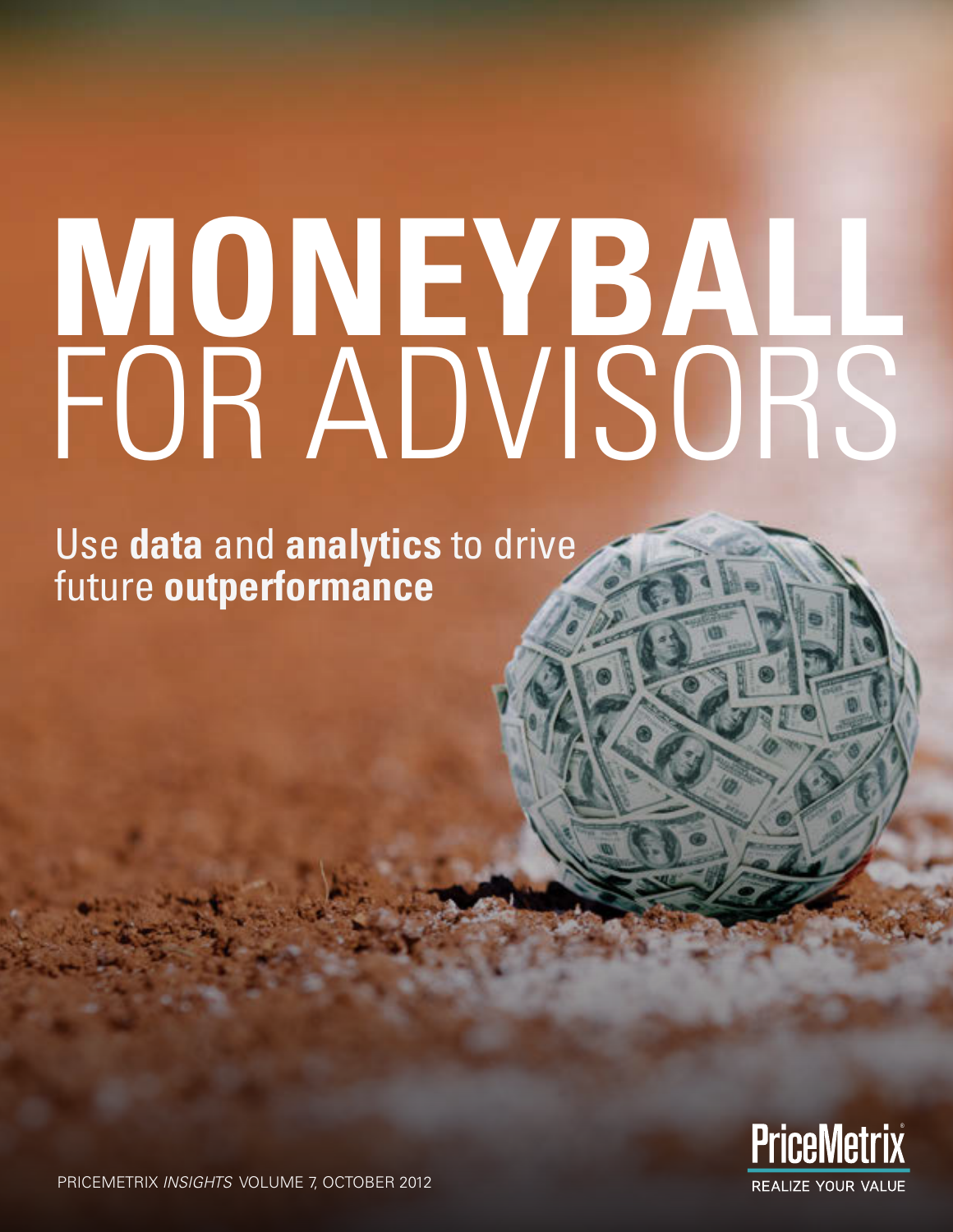### INTRODUCTION

The application of statistics to professional sport was made famous by the book *Moneyball: The Art of Winning an Unfair Game* by Michael Lewis. The book was subsequently made into a movie, with Brad Pitt playing the role of Oakland A's general manager Billy Beane. A central question of both the book and the film was: how could a small-market, small-budget baseball team like the Oakland A's compete against teams from larger markets that had the resources to pay top dollar for superstar players?

The answer, in brief, was to challenge conventional wisdom and the intuition of baseball experts about how to predict future success and build a winning baseball team. The Oakland A's conducted a data and analytics-driven exercise. Using statistical analysis, the A's identified player statistics that were most predictive of winning baseball games (and a winning team was one that baseball fans paid to see). Some of the metrics that baseball insiders valued – such as runs batted in and bases stolen – were naturally priced high in the market for baseball talent. They were also mediocre predictors of games won. At the same time, other metrics – such as on-base percentage and slugging percentage – were more predictive of winning games, yet were underpriced. By targeting overlooked players who scored well on underpriced metrics, the Oakland A's were able to build a winning baseball team less expensively.

Does the Moneyball revolution in baseball have anything to teach retail wealth management? To be sure, there are a number of high-level similarities between the two. Highly-ranked talent has proven particularly mobile, moving from team to team (or firm to firm) as incentives dictate. As a consequence, recruiting top talent has become an increasingly expensive proposition: in the case of the retail wealth management industry, it is not uncommon for high-performing advisors to be offered a multiple of two times their annual production to join a new firm. An entire cadre of recruiters that focus exclusively on financial advisors exists, and news of high-profile advisors moving from one firm to another has become a common occurrence. A recent Reuters report noted that even in an era of tight budgets, "brokerages are often willing to pay top dollar for advisers with significant client assets."1

Like professional baseball, however, the payoff for the hiring firm (or signing team) remains uncertain. With incentives based upon some combination of past performance and future performance, the payoff is difficult to foresee; and with prices getting higher and higher, selecting the right talent is more important than ever. A brokerage industry veteran recently observed that the economics of recruiting advisors "has gotten to the point where it's very difficult to continue to make money." But still, "you have to do it from a competitive standpoint." Some hires, however, turn out to be based on a "bad assumption" about future production, which is obviously detrimental to the business.2 The corollary for recruiting is to direct their recruiting resources and cash to advisors with the greatest prospects for outperformance, and for advisors to concentrate their time, a scarce resource, on those factors that drive outperformance..

1 Ashley Lau, "Hard Times at Brokerages Spell Good Times for Headhunters," Reuters, October 16, 2012. 2 Tom Stabile, "Wirehouses Will Take Fight to Indies: Exec." Fundfire, October 23, 2012.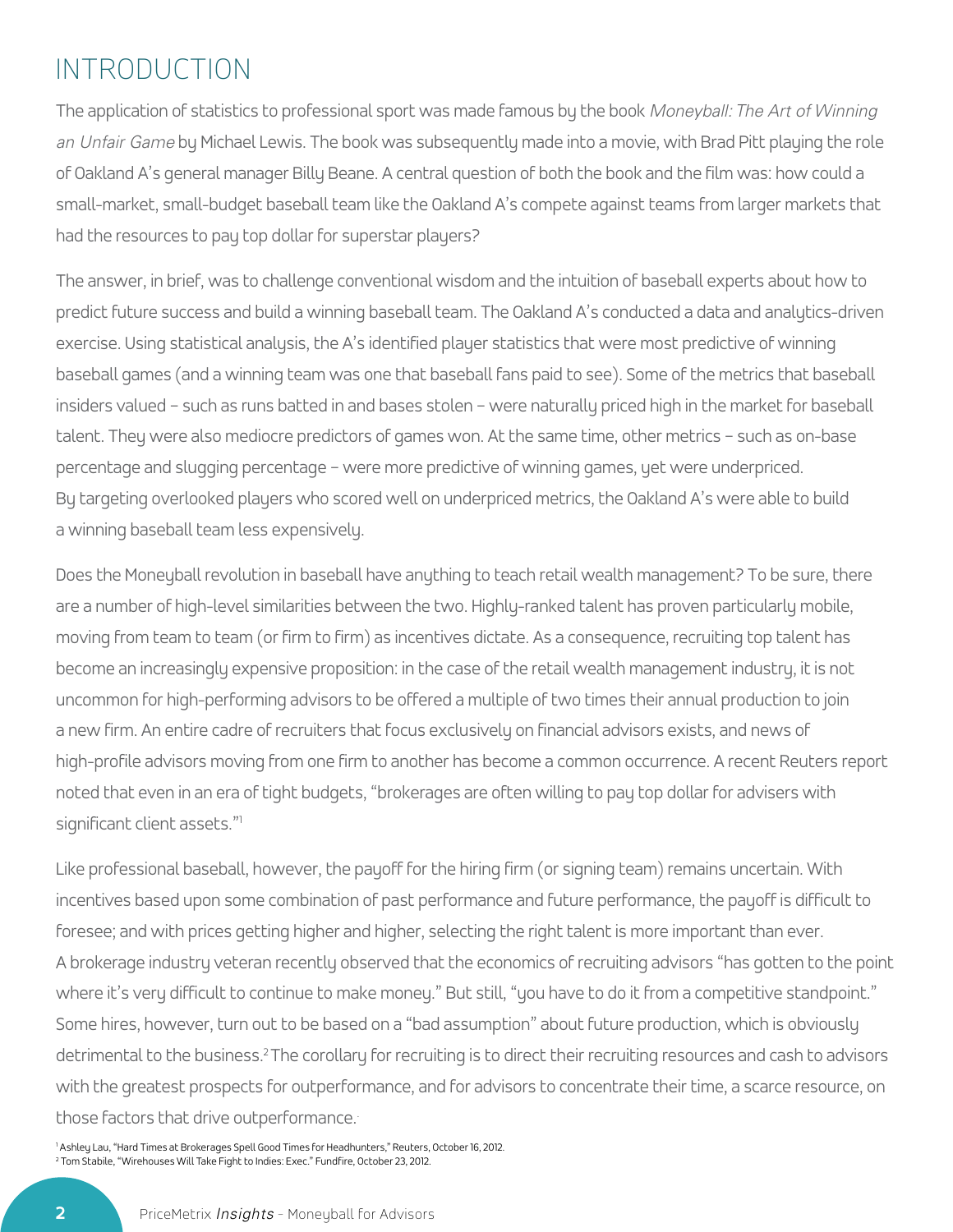Several PriceMetrix clients wanted to know if statistical analyses could be deployed, much as they are in baseball, to help them ensure – rather than simply assume – that they are recruiting the right candidates and allocating resources to those advisors with the greatest potential.

### **Research undertaken by the PriceMetrix** *Insights Lab* **confirmed that analytics can indeed be used to gain an informed advantage in recruiting and development.**

When it comes to recruiting financial advisors, a hire that is seen as a "success" has certain requisite qualities, including the absence of compliance issues and a healthy margin. In this paper, our focus is on production (and growth in production over time) as a hallmark of a successful hire. The answers we provide can assist recruiters in identifying those candidates most likely to add to the future growth of the firm. It can also assist managers and advisors by highlighting those attributes most predictive of future growth in an advisor's book. These insights can help advisors and managers take action now to best achieve breakaway growth.

This report is made possible by PriceMetrix aggregated retail brokerage data representing 6 million investors, 500 million transactions, 1.6 million fee-based accounts, 7 million transactional accounts, and over \$3.5 trillion in investment assets. PriceMetrix combines its patented process for collecting and classifying data with proprietary measures of revenue, assets, and households to create the most insightful and granular retail wealth management database available today.

All results are reported as of December, 2011. PriceMetrix found no significant difference between the U.S. and Canadian markets, so all results presented in this paper are for the combined North American market.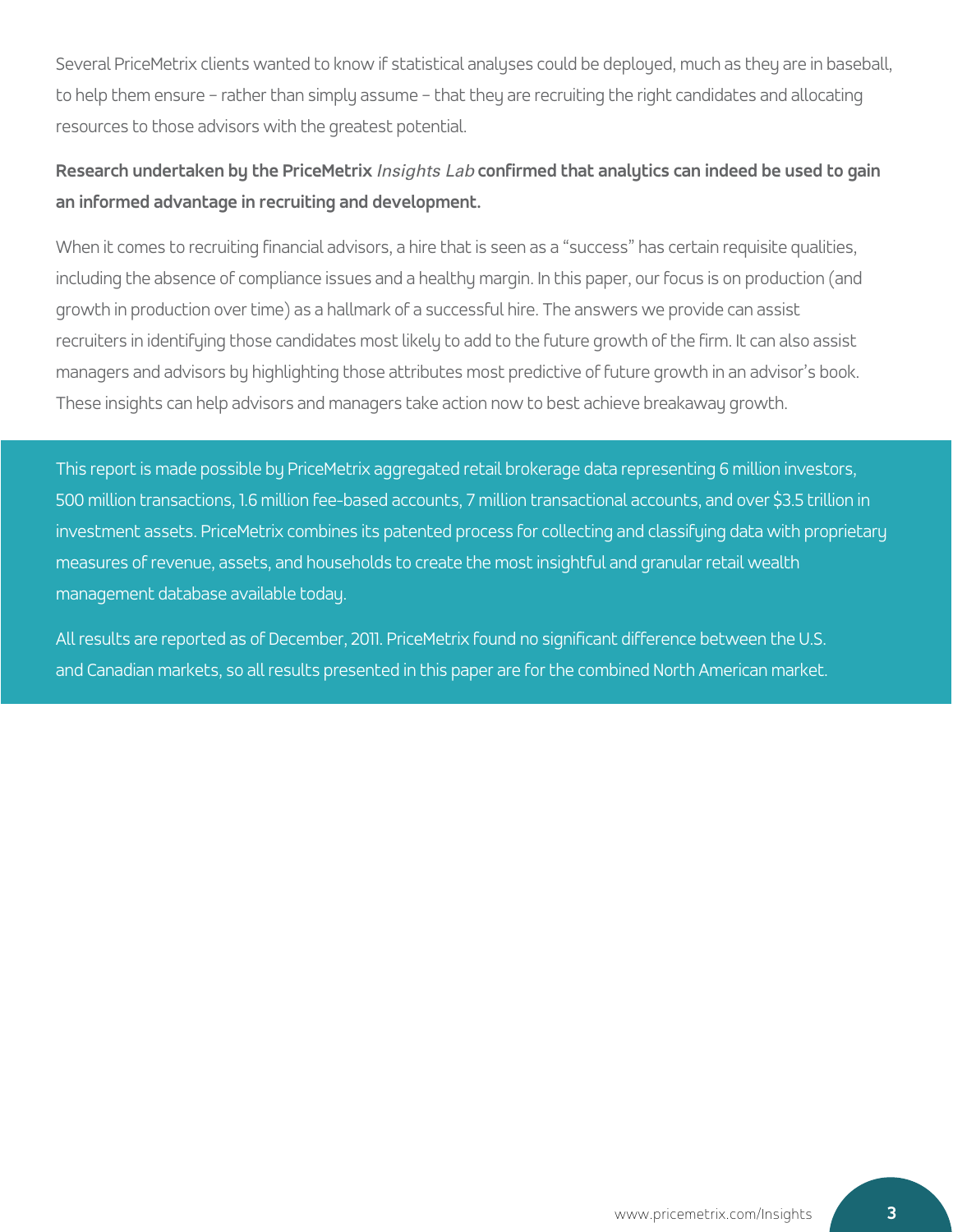# DATA AND METHODOLOGY

The model we developed was designed to predict future revenue as a function of advisor and book metrics from a benchmark time period. To do this, potential predictors were drawn from end-of-year 2006 figures for advisors in the PriceMetrix database with 5 to 20 years experience (this range was selected as being representative of the majority of advisors changing firms). The outcome being predicted was the twelve-month total revenue for 2011, five years beyond our baseline metrics.3

Obviously, forecasted production is not a function of a single factor. Many different factors may potentially have an impact – including advisor production in a baseline period, demographic characteristics and information on advisor client mix, among others. We examined dozens of attributes of a book and characteristics of advisors, in search of those that most powerfully predicted future production – many more than appear in this paper. Not all proved to be predictive, and so do not feature in the final model.<sup>4</sup> The end result is a robust, highly predictive model, comprised of a small number of predictors, that offers clear guidance on what factors determine future production. Managers can use this predictive model to help select preferred candidates in the recruitment process, or to coach their existing advisors to perform better. Advisors can use it to groom their books in order to ensure they have the highest likelihood of growing and succeeding.

### PRODUCTION AS A MEANS TO PREDICT FUTURE PRODUCTION

Not surprisingly, advisor production in a baseline period is highly predictive of production in five years' time. This is what we would expect, since the norm when recruiting advisors is to offer incentives that are based in part on current levels of production.

At the same time, not all types of production – transactional, trailer and fee – are created equal. It turns out that baseline-period fee revenue is more predictive of future revenue than either transactional or trailer revenue. This is again, what we would expect given that fee revenue is considered more resilient and stable than either transactional or trailer revenue.

After controlling for the effects of other predictors, the link between benchmark-period production (2006) and production five years into the future (2011) works in the following way. First, assume an advisor with average production levels in each of transactional, trailer and fee business in 2006. Next, we systematically vary the amount of fee-based revenue. Now, assume two advisors with average scores on all other metrics but with different levels of fee revenue in 2006. One is below average with \$100,000 in fee revenue in 2006; the other is an outperformer with \$700,000 in fee revenue in 2006. The predicted indexed performance<sup>s</sup> of the first advisor is -12; for the second advisor, it is 62 (see Figure 1).

<sup>3</sup> Revenue data are client account revenue only; revenue from pro accounts and net interest margin were excluded.

4 An insightful, actionable forecasting model should also identify how much of future production can be uniquely attributed to each of the individual predictors. All of these considerations point in the direction of using multivariate statistical tools to examine the unique effects of predictors while controlling for – meaning parsing out, statistically – the effects of other predictors.

<sup>5</sup> Indexed performance refers to scaling the model-adjusted mean total revenue for 2011 to be equal to zero. Scores above zero therefore represent above-average performance; scores below zero represent below-average performance.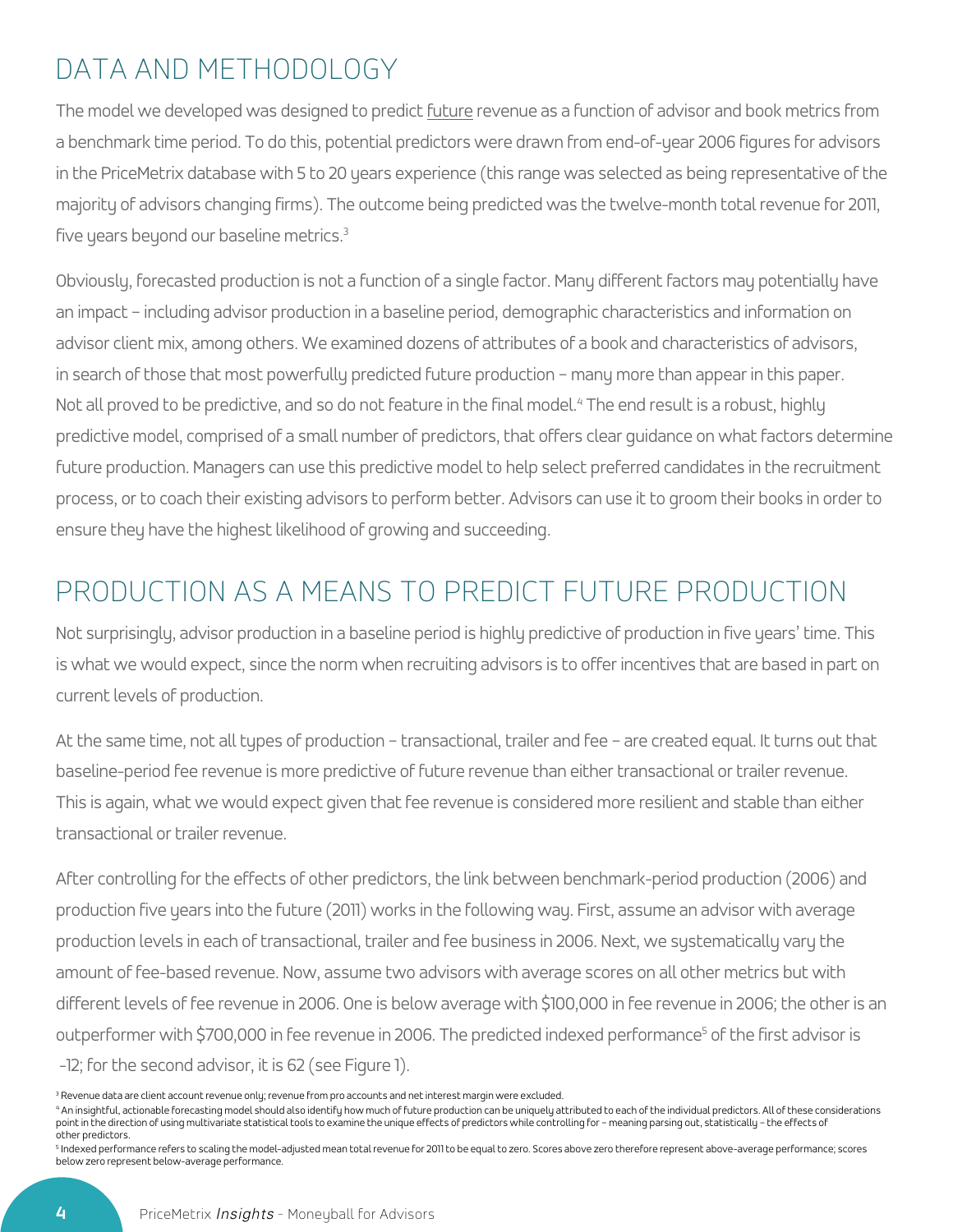What this points to is the importance of examining the different sources of revenue in an advisor's book when evaluating prospects. Those with more production coming from fee accounts (as opposed to transactional and trailer revenue) are expected to be bigger future producers.



Figure 1 - Fee Revenue (2006) and Production (2011)

We can conclude that, while current production can indeed help predict future production, not all production is created equal.

## IN RETAIL WEALTH MANAGEMENT, SIZE DOES MATTER

One continuing challenge faced by financial advisors is to acquire (and then retain) new clients – preferably with significant assets. Most advisors believe that the greater the number of high-asset households in a book, the better. Our predictive model confirms this belief.

After controlling for other predictors, we discovered that for every high-asset household (defined as those with \$250,000 or more in investable assets) in an advisor's book, predicted future annual revenue is expected to increase by \$1,650. To illustrate this, consider again two advisors with average scores on all other metrics but who have different numbers of high-asset households in their respective books – one with 50 (below average), and the other with 200 (an outperformer). The advisor with 50 high-asset households is expected to have indexed performance of -5 in 2011; the advisor with 200 high-asset households is expected to have indexed performance of 27 (see Figure 2).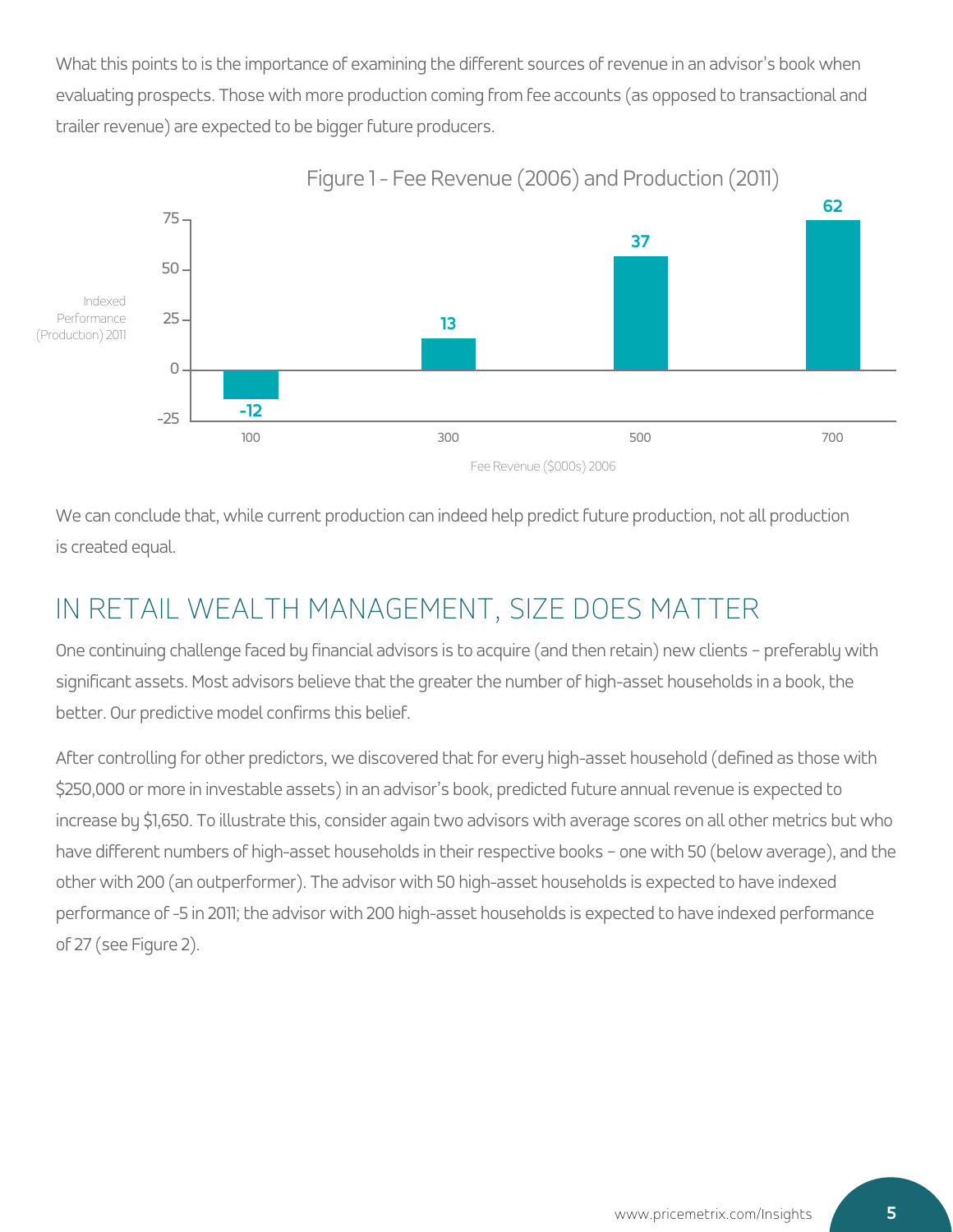

Figure 2 - High Asset Households (2006) and Production (2011)

High-Asset Households (more than \$250,000 in assets) 2006

Our analysis also found that the number of small households (defined as those with less than \$250,000 in assets) had a significant effect on future production - a negative one. Advisors actually pay a penalty in terms of decreased future revenue for the small households they keep in their books. For every small household in an advisor's book, predicted future revenue is expected to decrease by \$270 per small household, per year.<sup>6</sup> For the average advisor with 173 small accounts in his or her book, this works out to a total small household penalty of more than \$46,000 annually. Controlling for other predictors, an average advisor with 100 small households is expected to have indexed performance of 3 in 2011; an advisor with 400 small households is expected to have indexed performance of -8 (see Figure 3).



Figure 3 – Small Households (2006) and Production (2011)

Small Households (less than \$250,000 in assets) 2006

These results highlight the importance of client mix in an advisor's book. Large households contribute to increased future production. On the other hand, the effect of keeping small households in one's book is malignant, as previous PriceMetrix research on small households has shown.<sup>7</sup> Advisors actually pay a small-household penalty.

 $^6$  This reflects production that otherwise would be expected to have been realized if that small household had not been in the book. 7 PriceMetrix, "Small Household Metrics," Insight, June 2010.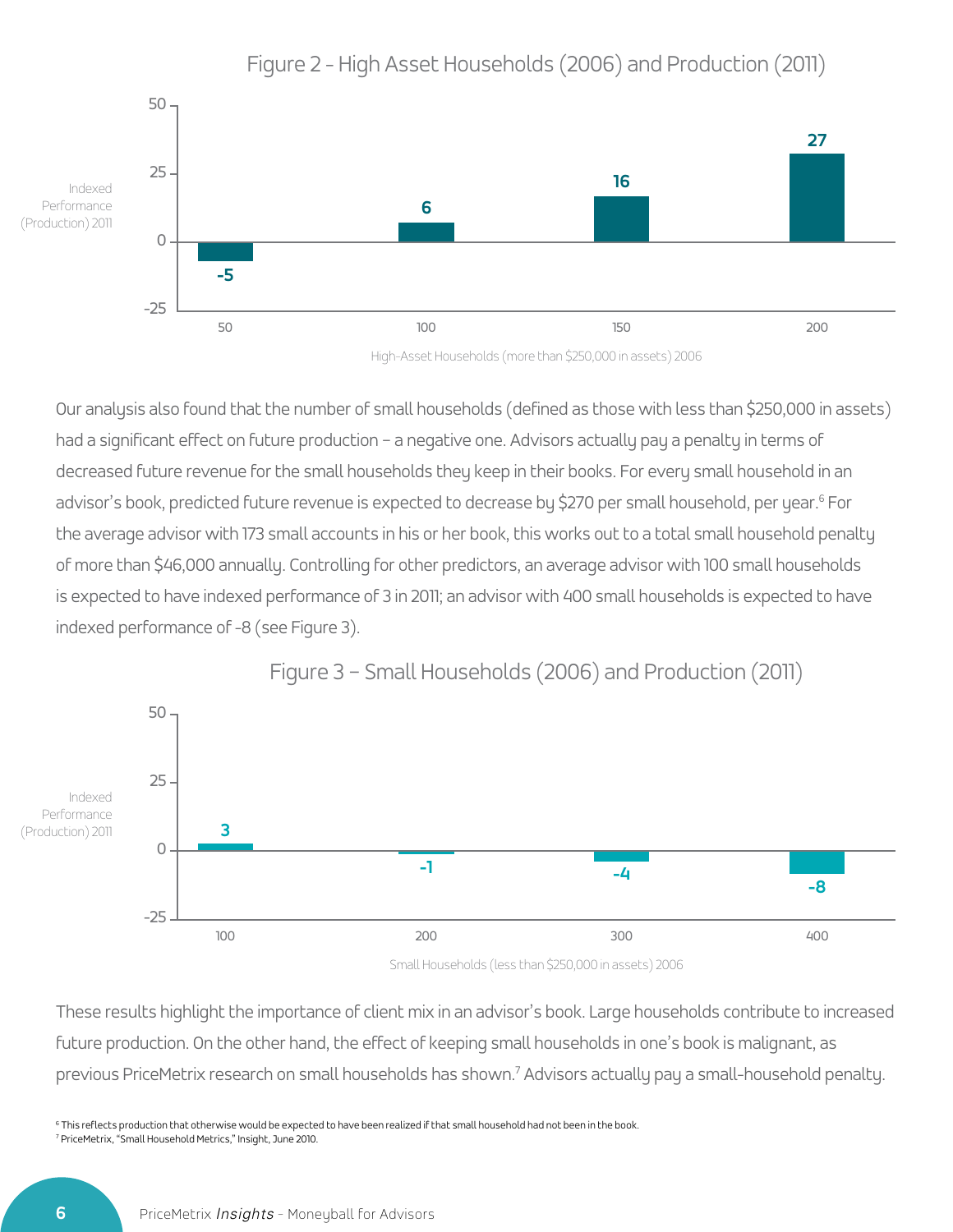# DEPTH OF RELATIONSHIPS MATTERS TOO

Marketing research experts have long known that the depth of client relationships and client "share of wallet" are strongly linked to increased client retention and profitability. The results of our analysis align with these expectations: advisors with deeper client relationships (measured using a number of metrics) are predicted to have higher future production.

One good measure of the depth of client relationships is the number of retirement (IRA/401(k)/RRSP) accounts in an advisor's book. Previous PriceMetrix research has highlighted the contribution that retirement accounts can make to an advisor's book<sup>8</sup>. Our analysis has also revealed that the number of retirement accounts in a book is a predictor of future production. Indeed, after controlling for other predictors, each retirement account increases expected annual future production by \$510. To draw this out, consider once more the case of two advisors with average scores on all other metrics but who have different numbers of retirement accounts in their books. An advisor with 50 retirement accounts (which is below average) is expected to have indexed performance of -5 in 2011. An advisor with 350 retirement accounts (an outperformer on this metric) is expected to have indexed performance of 15 (see Figure 4).



Figure 4 – Retirement Accounts (2006) and Production (2011)

Number of Retirement Accounts 2006

Another simple measure of the depth of an advisor's client relationships is average accounts per household (simply the ratio of accounts to households in an advisor's book). Higher accounts per household imply deeper client relationships and a higher "share of investable assets" on average in a book. Accounts per household also prove to be predictive of future production. Controlling for other predictors, an advisor with a below-average accounts per household score of 1.5 is expected to have indexed performance of -4 in 2011. An advisor with especially deep client relationships and an accounts per household score of 3.5 is expected to have indexed performance of 9 (see Figure 5).

<sup>8</sup> PriceMetrix, "IRA & 401(k) Accounts: Good for your clients, good for you," Flash of Insight, February 2012.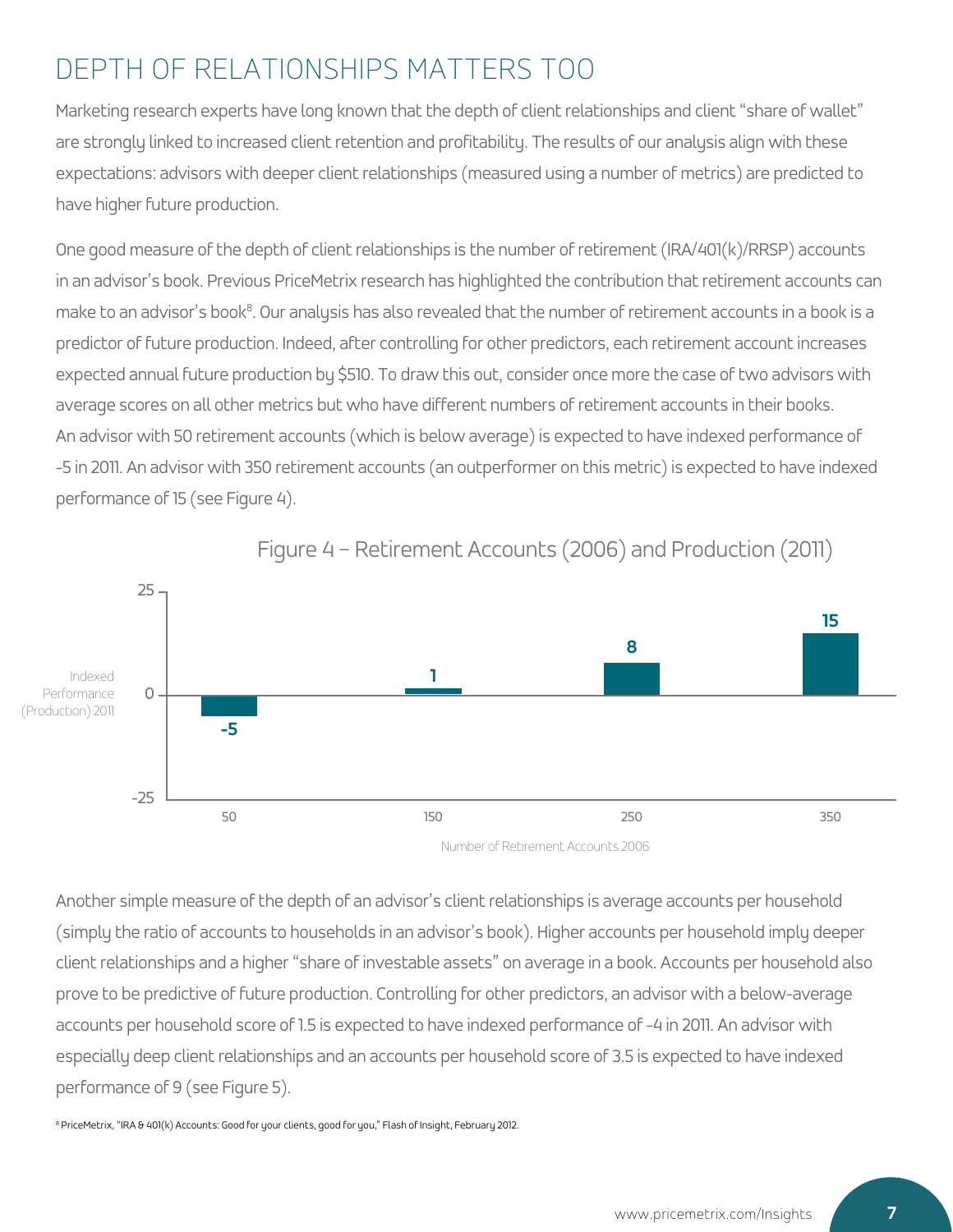

Figure 5 – Accounts per Household (2006) and Production (2011)

Another key finding from our analysis is the conditional relationship between an advisor's median household size and the depth of client relationships. The common wisdom that it is good to have a book with a high median household size is actually contingent: high median household size is a positive predictor of future production only when accounts per household is also high. When accounts per household is low - implying rather shallow client relationships – high median household size is actually a negative predictor of future production (see Figure 6).



This analysis serves to highlight some of the important but often overlooked predictors of future revenue – namely those that capture the depth of an advisor's client relationships. It also highlights the risk inherent in a book – not in terms of the risk associated with securities held, but in terms of the durability (or lack thereof) of an advisor's relationships with her or his clients. It is the risk of customer churn.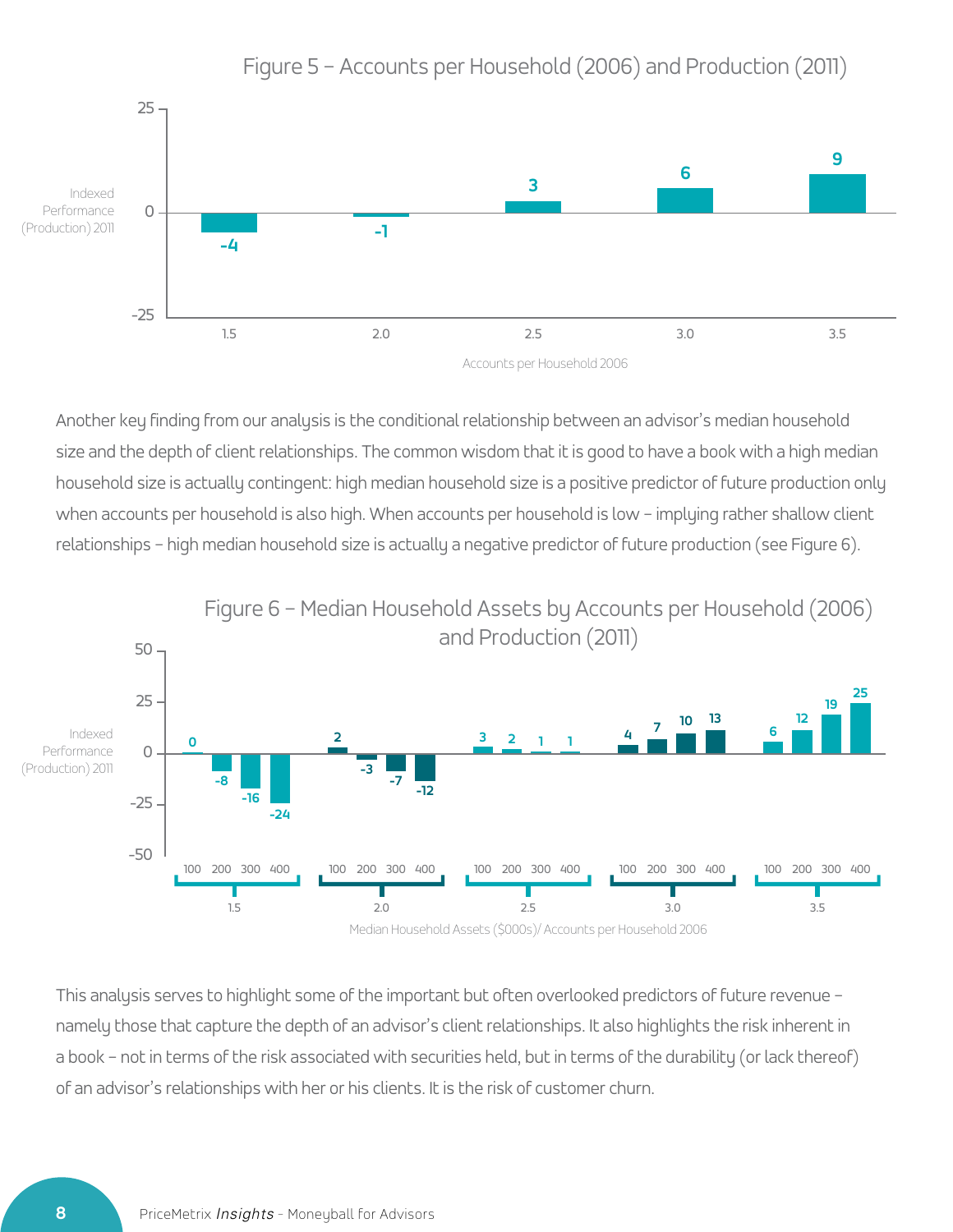A book with few retirement accounts and low accounts per household, all other things being equal, actually contains a higher element of risk than one with a large number of retirement accounts and a high number of accounts per household. It also provides direction to advisors: households with significant assets are attractive, but the medium to long-term benefit (in terms of production) is only realized if one can capture a high proportion of that household's share of investable assets.

# THE BENEFIT OF INEXPERIENCE

Common wisdom might suggest that a more experienced advisor would be more productive, and therefore a more attractive prospect for a hiring firm. However, our analysis showed that this is not the case. In the first instance, the data showed no clear relationship between experience and future production. Before controlling for any other predictors, experience had a negligible effect on predicted future production. Below-average producers, average producers and outperformers are found in roughly equal numbers at all levels of experience.

More interesting, though, is what the data revealed when the relationship between experience and future production was tested while controlling for the effects of other predictors. When other factors are included in the model, the effect of experience on future production is negative. For every year of experience, future production is predicted to decrease by \$12,700. To illustrate, consider two advisors who are equal in all other respects – for example, average producers in a benchmark period, average number of large and small households, average levels of depth of client relationships, etc. In this scenario, the advisor with less experience has greater future potential for increased production.

Specifically, an advisor with 5 years of experience is expected to have indexed performance of 11 in 2011. An advisor with 20 years of experience is expected to have indexed performance of -13 (see Figure 7).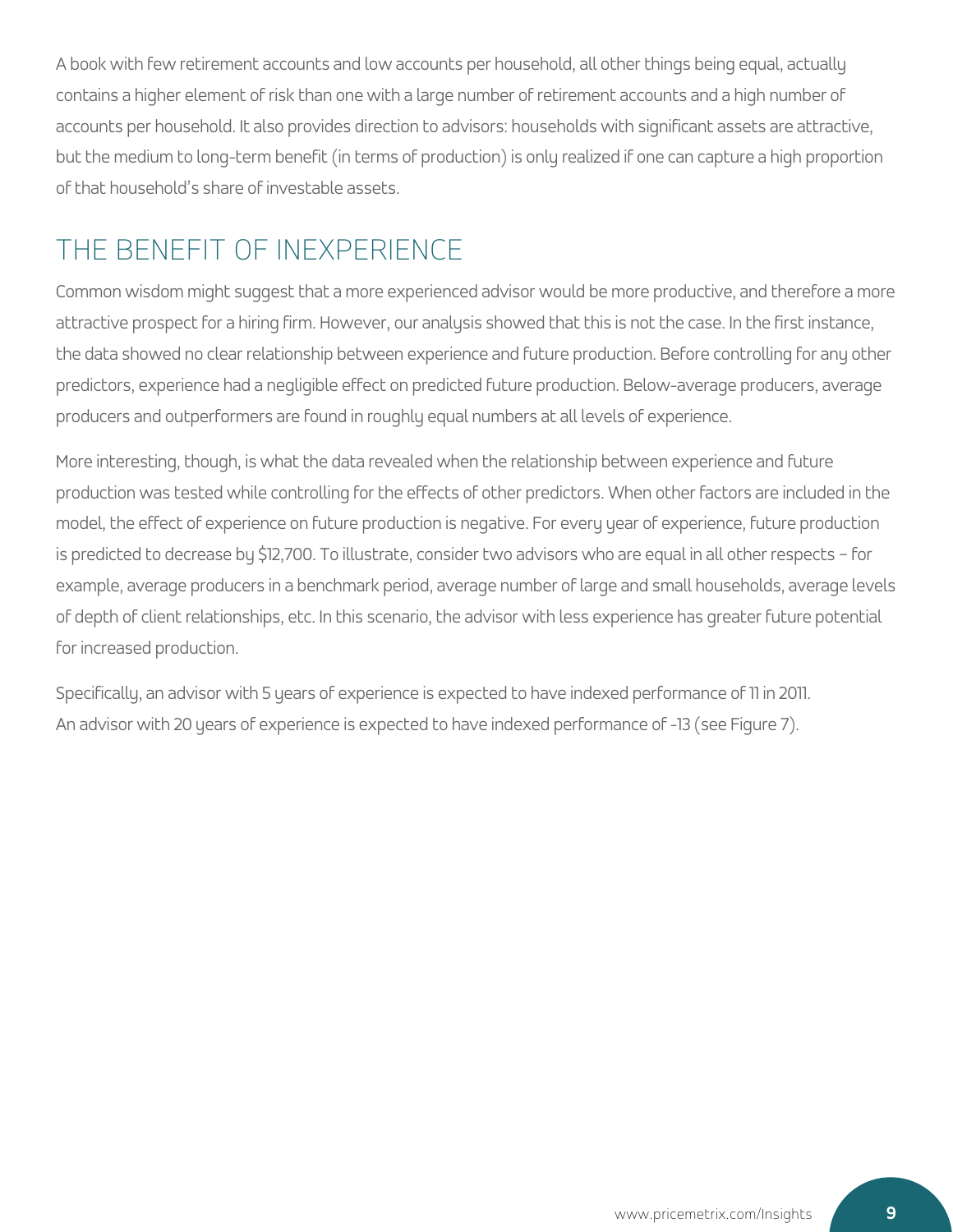

Figure 7 – Years of Experience (2006) and Production (2011)

Simply put, an advisor who becomes a top producer after five years is a more attractive prospect than an advisor who reaches the same level of production after 20: the advisor with five years experience is on a higher growth trajectory.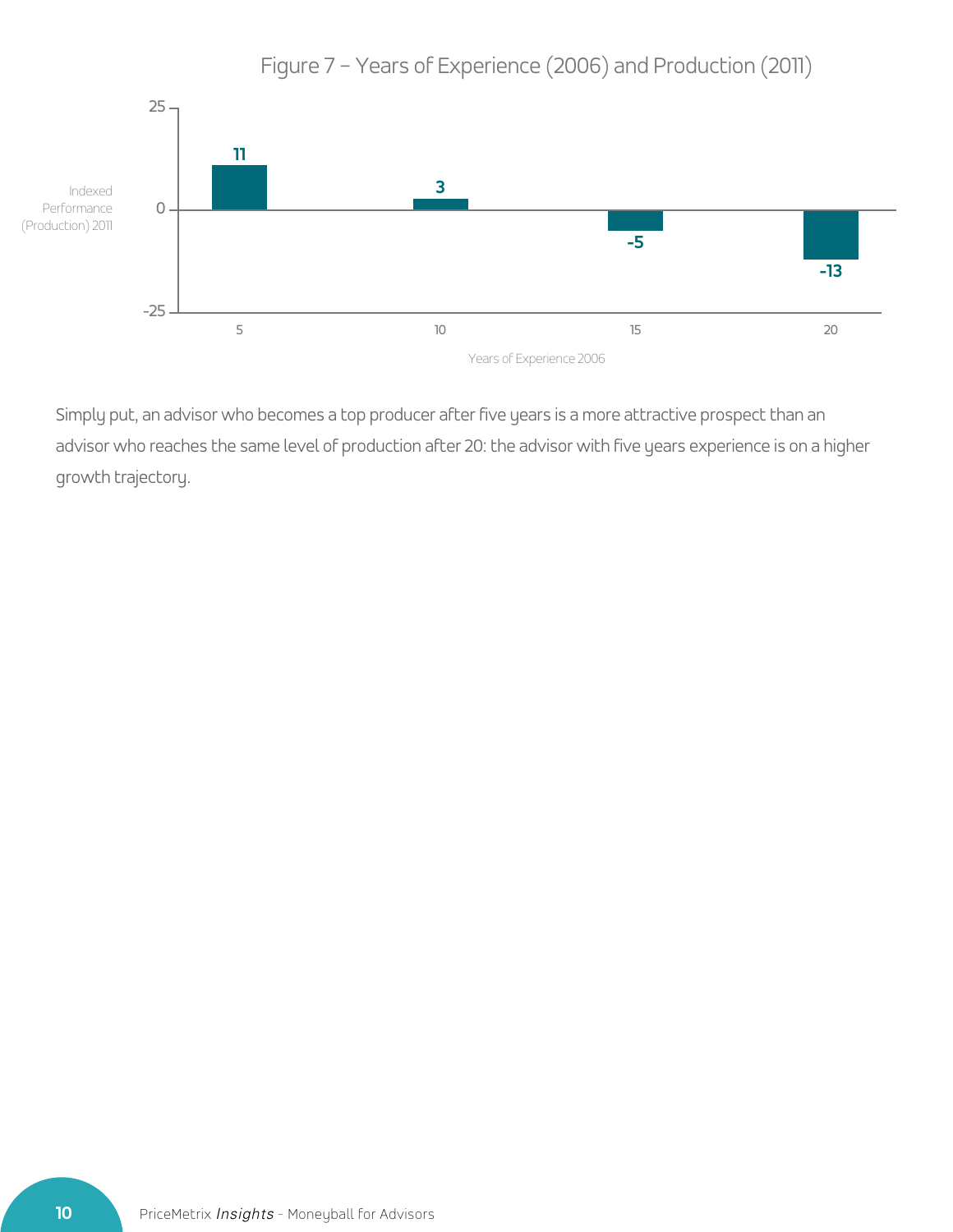### CONCLUSION: THE ART OF WINNING IN RETAIL WEALTH MANAGEMENT

### **What should recruiters pay for, managers coach to, and advisors do to maximize outperformance?**

Our research has identified the characteristics of a book that most accurately predict future production.

- Maximum fee revenue
- A high number of households with greater than \$250,000 in assets
- A low number of households with less than \$250,000 in assets, and a willingness to exit or transfer them
- Deep client relationships, as measured by a large number of retirement accounts and multiple account households
- Experience all other things being equal, less experience means greater potential in the future

**Recruiters** can ask prospects probing, specific questions to reduce the uncertainty around expected future performance of new hires. Firms can improve their return on recruiting spend, by identifying 'undervalued assets'.

**Managers** can use this research in the evaluation of their current advisors, in order to improve the trajectory of future overall performance:

- Start by screening all the existing advisors in your sales force.
- Identify the future outperformers and hug them.
- Coach to areas of weakness with likely underperformers.

**Advisors** themselves can understand the factors that have the biggest influence on their future performance. While advisors obviously can't turn back the clock on length of service, other factors – such as fee-based revenue, client mix and depth of client relationships – are within their control.

### **As an advisor, what should you do to ensure you are best positioned for future growth?**

- Acquire ONLY households with greater than \$250,000 in assets
- Consider exiting or transferring to a different service channel, those households with less than \$250,000 in assets
- Establish a plan to cross sell your households, starting with retirement accounts
- Focus your new product sales energies on fee and managed business

Undoubtedly, there will be some advisors with an orientation to transactional books, small households and low wallet share penetration that are able to outperform. There are always exceptions. However, the facts show that the odds are, alas, against them. Those that play the odds will more assuredly outperform.

If you'd like to understand your firm's "capacity" for future growth, please contact PriceMetrix. Our Advisory Team can help you understand how your firm's current advisor base will grow, how that growth will compare to your market peers, and how the growth breaks down, advisor by advisor.

For assistance with understanding the opportunities your firm, branch, and/or book of business represents, or to provide your feedback on this issue of *Insights*, please contact Patrick Kennedy, Vice President, Product and Client Services at +1 (416) 955-1728 or patrick.kennedy@pricemetrix.com.